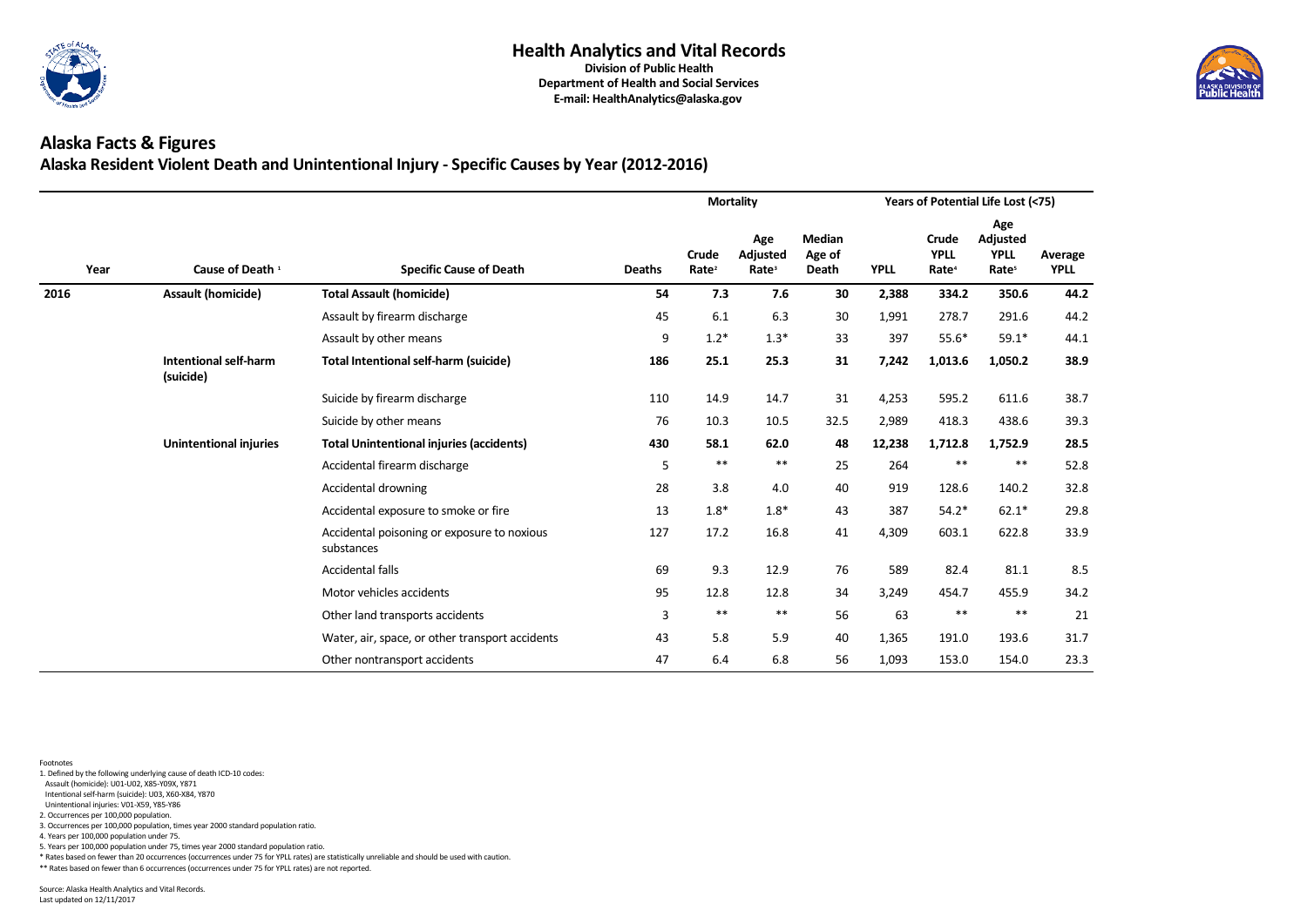

## **Alaska Facts & Figures Alaska Resident Violent Death and Unintentional Injury - Specific Causes by Year (2012-2016)**

|      |                                           |                                                           |               |                                   | <b>Mortality</b>                     |                                         |              |                                           | Years of Potential Life Lost (<75)                         |                        |
|------|-------------------------------------------|-----------------------------------------------------------|---------------|-----------------------------------|--------------------------------------|-----------------------------------------|--------------|-------------------------------------------|------------------------------------------------------------|------------------------|
| Year | Cause of Death <sup>1</sup>               | <b>Specific Cause of Death</b>                            | <b>Deaths</b> | <b>Crude</b><br>Rate <sup>2</sup> | Age<br>Adjusted<br>Rate <sup>3</sup> | <b>Median</b><br>Age of<br><b>Death</b> | <b>YPLL</b>  | Crude<br><b>YPLL</b><br>Rate <sup>4</sup> | Age<br><b>Adjusted</b><br><b>YPLL</b><br>Rate <sup>5</sup> | Average<br><b>YPLL</b> |
| 2015 | <b>Assault (homicide)</b>                 | <b>Total Assault (homicide)</b>                           | 62            | 8.4                               | 8.1                                  | 30.5                                    | 2,586        | 362.7                                     | 364.9                                                      | 41.7                   |
|      |                                           | Assault by firearm discharge                              | 42            | 5.7                               | 5.5                                  | 27                                      | 1,814        | 254.4                                     | 252.7                                                      | 43.2                   |
|      |                                           | Assault by other means                                    | 20            | 2.7                               | 2.7                                  | 36.5                                    | 772          | 108.3                                     | 112.2                                                      | 38.6                   |
|      | <b>Intentional self-harm</b><br>(suicide) | <b>Total Intentional self-harm (suicide)</b>              | 200           | 27.1                              | 27.1                                 | 37                                      | 7,521        | 1,054.9                                   | 1,088.7                                                    | 37.6                   |
|      |                                           | Suicide by firearm discharge                              | 122           | 16.5                              | 16.5                                 | 38                                      | 4,424        | 620.5                                     | 637.1                                                      | 36.3                   |
|      |                                           | Suicide by other means                                    | 78            | 10.6                              | 10.6                                 | 34.5                                    | 3,097        | 434.4                                     | 451.6                                                      | 39.7                   |
|      | <b>Unintentional injuries</b>             | <b>Total Unintentional injuries (accidents)</b>           | 384           | 52.1                              | 57.1                                 | 46                                      | 11,128       | 1,560.8                                   | 1,580.6                                                    | 29                     |
|      |                                           | Accidental firearm discharge                              | 5             | $***$                             | $***$                                | 22                                      | 256          | $***$                                     | $***$                                                      | 51.2                   |
|      |                                           | Accidental drowning                                       | 29            | 3.9                               | 4.1                                  | 36                                      | 1,081        | 151.6                                     | 156.4                                                      | 37.3                   |
|      |                                           | Accidental exposure to smoke or fire                      | 11            | $1.5*$                            | $1.9*$                               | 72                                      | 221          | $31.0*$                                   | $29.4*$                                                    | 20.1                   |
|      |                                           | Accidental poisoning or exposure to noxious<br>substances | 134           | 18.2                              | 18.0                                 | 38                                      | 4,582        | 642.7                                     | 658.0                                                      | 34.2                   |
|      |                                           | <b>Accidental falls</b>                                   | 51            | 6.9                               | 10.3                                 | 78                                      | 481          | 67.5                                      | 65.3                                                       | 9.4                    |
|      |                                           | Motor vehicles accidents                                  | 74            | 10.0                              | 10.6                                 | 38.5                                    | 2,415        | 338.7                                     | 350.3                                                      | 32.6                   |
|      |                                           | Other land transports accidents                           | $\mathbf{1}$  | $***$                             | $***$                                | 74                                      | $\mathbf{1}$ | $***$                                     | $***$                                                      | $\mathbf{1}$           |
|      |                                           | Water, air, space, or other transport accidents           | 16            | $2.2*$                            | $2.0*$                               | 53.5                                    | 408          | $57.2*$                                   | $55.7*$                                                    | 25.5                   |
|      |                                           | Other nontransport accidents                              | 63            | 8.5                               | 9.5                                  | 57                                      | 1,683        | 236.1                                     | 226.8                                                      | 26.7                   |

- 1. Defined by the following underlying cause of death ICD-10 codes:
- Assault (homicide): U01-U02, X85-Y09X, Y871
- Intentional self-harm (suicide): U03, X60-X84, Y870
- Unintentional injuries: V01-X59, Y85-Y86 2. Occurrences per 100,000 population.
- 3. Occurrences per 100,000 population, times year 2000 standard population ratio.
- 4. Years per 100,000 population under 75.
- 5. Years per 100,000 population under 75, times year 2000 standard population ratio.
- \* Rates based on fewer than 20 occurrences (occurrences under 75 for YPLL rates) are statistically unreliable and should be used with caution.
- \*\* Rates based on fewer than 6 occurrences (occurrences under 75 for YPLL rates) are not reported.

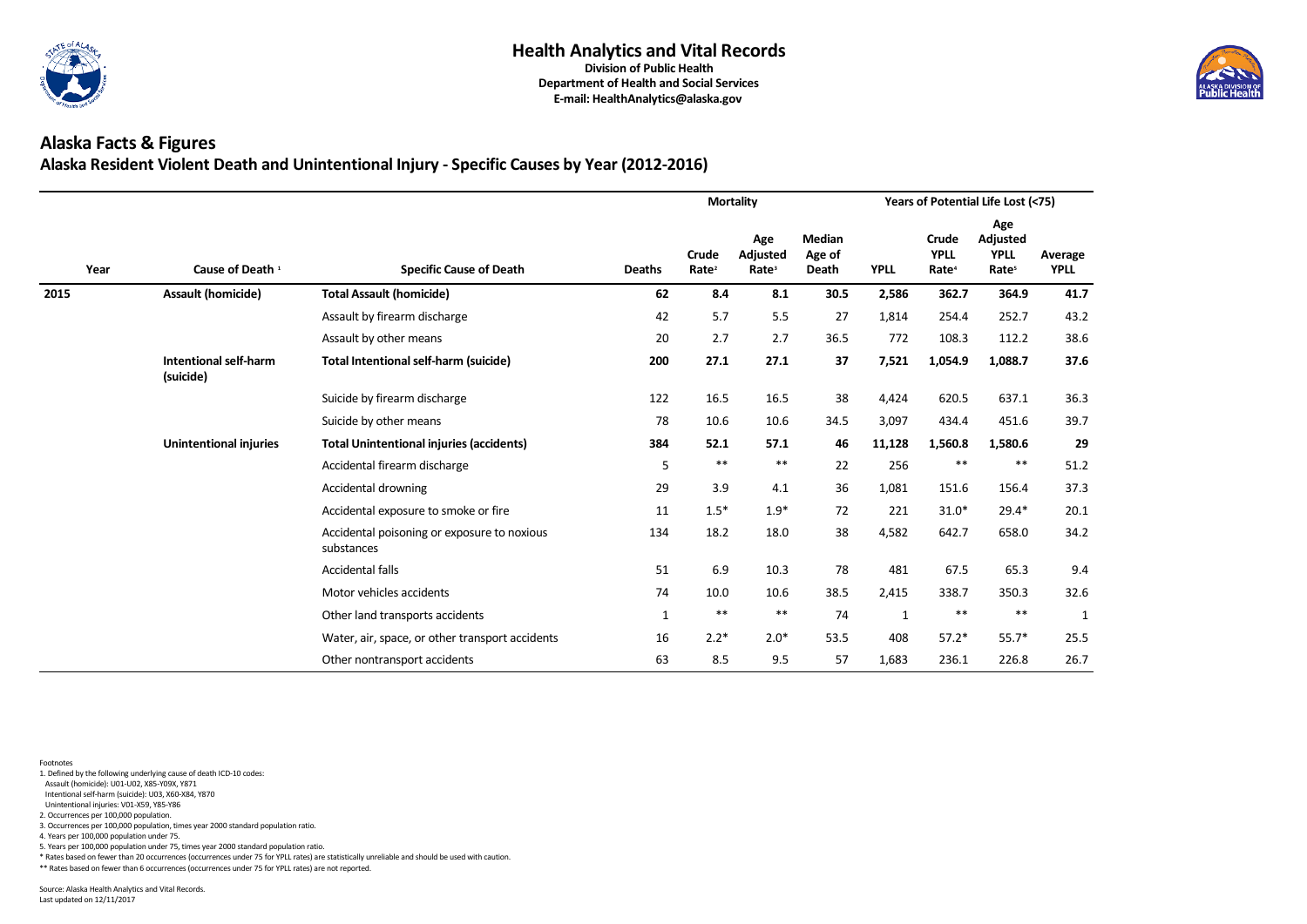

## **Alaska Facts & Figures Alaska Resident Violent Death and Unintentional Injury - Specific Causes by Year (2012-2016)**

|      |                                           |                                                           |                |                                   | <b>Mortality</b>                     |                                         |             |                                                  | Years of Potential Life Lost (<75)                         |                        |
|------|-------------------------------------------|-----------------------------------------------------------|----------------|-----------------------------------|--------------------------------------|-----------------------------------------|-------------|--------------------------------------------------|------------------------------------------------------------|------------------------|
| Year | Cause of Death 1                          | <b>Specific Cause of Death</b>                            | <b>Deaths</b>  | <b>Crude</b><br>Rate <sup>2</sup> | Age<br>Adjusted<br>Rate <sup>3</sup> | <b>Median</b><br>Age of<br><b>Death</b> | <b>YPLL</b> | <b>Crude</b><br><b>YPLL</b><br>Rate <sup>4</sup> | Age<br><b>Adjusted</b><br><b>YPLL</b><br>Rate <sup>5</sup> | Average<br><b>YPLL</b> |
| 2014 | <b>Assault (homicide)</b>                 | <b>Total Assault (homicide)</b>                           | 36             | 4.9                               | 4.6                                  | 34.5                                    | 1,339       | 187.7                                            | 181.2                                                      | 37.2                   |
|      |                                           | Assault by firearm discharge                              | 20             | 2.7                               | 2.5                                  | 34.5                                    | 746         | 104.6                                            | 101.9                                                      | 37.3                   |
|      |                                           | Assault by other means                                    | 16             | $2.2*$                            | $2.1*$                               | 37.5                                    | 593         | $83.1*$                                          | $79.3*$                                                    | 37.1                   |
|      | <b>Intentional self-harm</b><br>(suicide) | <b>Total Intentional self-harm (suicide)</b>              | 167            | 22.7                              | 22.3                                 | 35                                      | 6,115       | 857.3                                            | 865.5                                                      | 36.6                   |
|      |                                           | Suicide by firearm discharge                              | 115            | 15.6                              | 15.5                                 | 36                                      | 4,023       | 564.0                                            | 571.5                                                      | 35                     |
|      |                                           | Suicide by other means                                    | 52             | 7.1                               | 6.8                                  | 30.5                                    | 2,092       | 293.3                                            | 294.0                                                      | 40.2                   |
|      | <b>Unintentional injuries</b>             | <b>Total Unintentional injuries (accidents)</b>           | 378            | 51.3                              | 54.5                                 | 47                                      | 10,933      | 1,532.7                                          | 1,564.8                                                    | 28.9                   |
|      |                                           | Accidental firearm discharge                              | 3              | $***$                             | $***$                                | 24                                      | 129         | $***$                                            | $***$                                                      | 43                     |
|      |                                           | Accidental drowning                                       | 25             | 3.4                               | 3.3                                  | 43                                      | 886         | 124.2                                            | 131.3                                                      | 35.4                   |
|      |                                           | Accidental exposure to smoke or fire                      | 8              | $1.1*$                            | $1.3*$                               | 59.5                                    | 119         | $16.7*$                                          | $17.0*$                                                    | 14.9                   |
|      |                                           | Accidental poisoning or exposure to noxious<br>substances | 136            | 18.5                              | 18.6                                 | 39                                      | 4,610       | 646.3                                            | 684.4                                                      | 33.9                   |
|      |                                           | <b>Accidental falls</b>                                   | 32             | 4.3                               | 5.8                                  | 70                                      | 417         | $58.5*$                                          | $55.7*$                                                    | 13                     |
|      |                                           | Motor vehicles accidents                                  | 87             | 11.8                              | 11.2                                 | 44                                      | 2,866       | 401.8                                            | 394.1                                                      | 32.9                   |
|      |                                           | Other land transports accidents                           | $\overline{2}$ | $***$                             | $***$                                | 53                                      | 44          | $***$                                            | $***$                                                      | 22                     |
|      |                                           | Water, air, space, or other transport accidents           | 22             | 3.0                               | 2.7                                  | 48                                      | 657         | 92.1                                             | 91.9                                                       | 29.9                   |
|      |                                           | Other nontransport accidents                              | 63             | 8.6                               | 10.9                                 | 67                                      | 1,205       | 168.9                                            | 166.2                                                      | 19.1                   |

- 1. Defined by the following underlying cause of death ICD-10 codes:
- Assault (homicide): U01-U02, X85-Y09X, Y871
- Intentional self-harm (suicide): U03, X60-X84, Y870
- Unintentional injuries: V01-X59, Y85-Y86 2. Occurrences per 100,000 population.
- 3. Occurrences per 100,000 population, times year 2000 standard population ratio.
- 
- 4. Years per 100,000 population under 75.
- 5. Years per 100,000 population under 75, times year 2000 standard population ratio.
- \* Rates based on fewer than 20 occurrences (occurrences under 75 for YPLL rates) are statistically unreliable and should be used with caution.
- \*\* Rates based on fewer than 6 occurrences (occurrences under 75 for YPLL rates) are not reported.

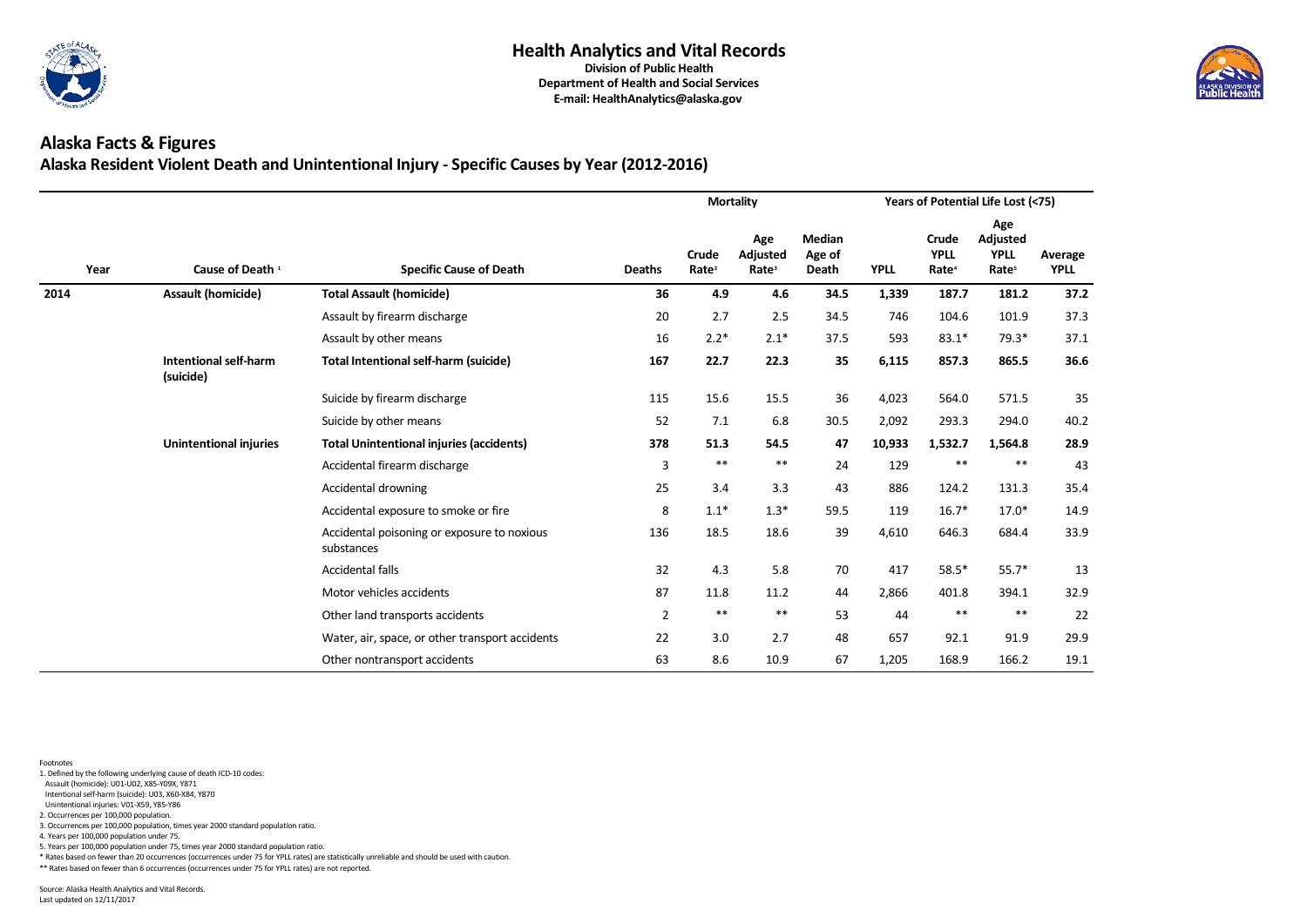

## **Alaska Facts & Figures Alaska Resident Violent Death and Unintentional Injury - Specific Causes by Year (2012-2016)**

|      |                                           |                                                           |                |                                   | <b>Mortality</b>                     |                                         |             |                                           | Years of Potential Life Lost (<75)                         |                        |
|------|-------------------------------------------|-----------------------------------------------------------|----------------|-----------------------------------|--------------------------------------|-----------------------------------------|-------------|-------------------------------------------|------------------------------------------------------------|------------------------|
| Year | Cause of Death <sup>1</sup>               | <b>Specific Cause of Death</b>                            | <b>Deaths</b>  | <b>Crude</b><br>Rate <sup>2</sup> | Age<br>Adjusted<br>Rate <sup>3</sup> | <b>Median</b><br>Age of<br><b>Death</b> | <b>YPLL</b> | Crude<br><b>YPLL</b><br>Rate <sup>4</sup> | Age<br><b>Adjusted</b><br><b>YPLL</b><br>Rate <sup>5</sup> | Average<br><b>YPLL</b> |
| 2013 | <b>Assault (homicide)</b>                 | <b>Total Assault (homicide)</b>                           | 43             | 5.8                               | 5.7                                  | 32                                      | 1,644       | 230.5                                     | 232.5                                                      | 38.2                   |
|      |                                           | Assault by firearm discharge                              | 19             | $2.6*$                            | $2.4*$                               | 27                                      | 783         | 109.8*                                    | 108.0*                                                     | 41.2                   |
|      |                                           | Assault by other means                                    | 24             | 3.3                               | 3.2                                  | 39                                      | 861         | 120.7                                     | 124.4                                                      | 35.9                   |
|      | <b>Intentional self-harm</b><br>(suicide) | <b>Total Intentional self-harm (suicide)</b>              | 172            | 23.4                              | 23.5                                 | 33.5                                    | 6,443       | 903.5                                     | 907.5                                                      | 37.5                   |
|      |                                           | Suicide by firearm discharge                              | 120            | 16.3                              | 16.9                                 | 33.5                                    | 4,440       | 622.6                                     | 631.2                                                      | 37                     |
|      |                                           | Suicide by other means                                    | 52             | 7.1                               | 6.6                                  | 33.5                                    | 2,003       | 280.9                                     | 276.4                                                      | 38.5                   |
|      | <b>Unintentional injuries</b>             | <b>Total Unintentional injuries (accidents)</b>           | 354            | 48.1                              | 52.5                                 | 44                                      | 11,202      | 1,570.9                                   | 1,618.5                                                    | 31.6                   |
|      |                                           | Accidental firearm discharge                              | $\overline{2}$ | $***$                             | $***$                                | 19                                      | 112         | $***$                                     | $***$                                                      | 56                     |
|      |                                           | Accidental drowning                                       | 24             | 3.3                               | 3.5                                  | 42                                      | 838         | 117.5                                     | 128.1                                                      | 34.9                   |
|      |                                           | Accidental exposure to smoke or fire                      | 9              | $1.2*$                            | $1.4*$                               | 49                                      | 232         | $32.5*$                                   | $33.7*$                                                    | 25.8                   |
|      |                                           | Accidental poisoning or exposure to noxious<br>substances | 128            | 17.4                              | 17.7                                 | 42                                      | 4,237       | 594.2                                     | 624.7                                                      | 33.1                   |
|      |                                           | <b>Accidental falls</b>                                   | $30\,$         | 4.1                               | 5.5                                  | 62                                      | 503         | 70.5                                      | 76.2                                                       | 16.8                   |
|      |                                           | Motor vehicles accidents                                  | 67             | 9.1                               | 8.9                                  | 33                                      | 2,550       | 357.6                                     | 357.8                                                      | 38.1                   |
|      |                                           | Other land transports accidents                           | $\pmb{0}$      | $***$                             | $***$                                |                                         | $\pmb{0}$   | $***$                                     | $***$                                                      |                        |
|      |                                           | Water, air, space, or other transport accidents           | 34             | 4.6                               | 4.5                                  | 41.5                                    | 1,155       | 162.0                                     | 163.4                                                      | 34                     |
|      |                                           | Other nontransport accidents                              | 60             | 8.2                               | 10.6                                 | 59.5                                    | 1,575       | 220.9                                     | 218.9                                                      | 26.3                   |

- 1. Defined by the following underlying cause of death ICD-10 codes:
- Assault (homicide): U01-U02, X85-Y09X, Y871
- Intentional self-harm (suicide): U03, X60-X84, Y870
- Unintentional injuries: V01-X59, Y85-Y86 2. Occurrences per 100,000 population.
- 
- 3. Occurrences per 100,000 population, times year 2000 standard population ratio. 4. Years per 100,000 population under 75.
- 
- 5. Years per 100,000 population under 75, times year 2000 standard population ratio.
- \* Rates based on fewer than 20 occurrences (occurrences under 75 for YPLL rates) are statistically unreliable and should be used with caution.
- \*\* Rates based on fewer than 6 occurrences (occurrences under 75 for YPLL rates) are not reported.

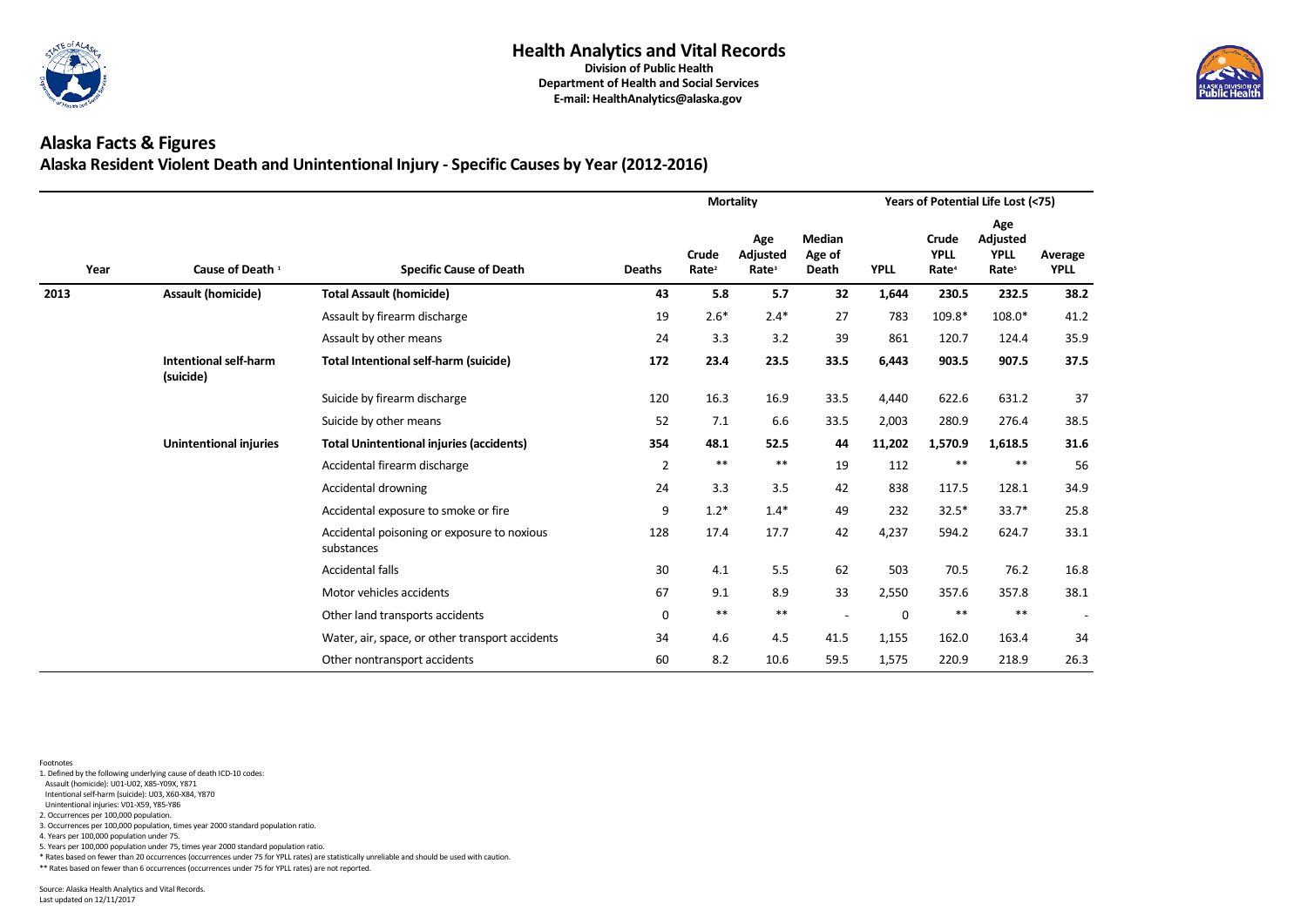

## **Alaska Facts & Figures Alaska Resident Violent Death and Unintentional Injury - Specific Causes by Year (2012-2016)**

|      |                                           |                                                           |               |                                   | <b>Mortality</b>                     |                                         |             |                                           | Years of Potential Life Lost (<75)                         |                        |
|------|-------------------------------------------|-----------------------------------------------------------|---------------|-----------------------------------|--------------------------------------|-----------------------------------------|-------------|-------------------------------------------|------------------------------------------------------------|------------------------|
| Year | Cause of Death <sup>1</sup>               | <b>Specific Cause of Death</b>                            | <b>Deaths</b> | <b>Crude</b><br>Rate <sup>2</sup> | Age<br>Adjusted<br>Rate <sup>3</sup> | <b>Median</b><br>Age of<br><b>Death</b> | <b>YPLL</b> | Crude<br><b>YPLL</b><br>Rate <sup>4</sup> | Age<br><b>Adjusted</b><br><b>YPLL</b><br>Rate <sup>5</sup> | Average<br><b>YPLL</b> |
| 2012 | <b>Assault (homicide)</b>                 | <b>Total Assault (homicide)</b>                           | 38            | 5.2                               | 5.0                                  | 40.5                                    | 1,344       | 189.5                                     | 189.5                                                      | 35.4                   |
|      |                                           | Assault by firearm discharge                              | 17            | $2.3*$                            | $2.3*$                               | 31                                      | 668         | $94.2*$                                   | $96.2*$                                                    | 39.3                   |
|      |                                           | Assault by other means                                    | 21            | 2.9                               | 2.7                                  | 50                                      | 676         | 95.3                                      | 93.4                                                       | 32.2                   |
|      | <b>Intentional self-harm</b><br>(suicide) | <b>Total Intentional self-harm (suicide)</b>              | 167           | 22.8                              | 23.0                                 | 37                                      | 5,932       | 836.2                                     | 846.2                                                      | 35.5                   |
|      |                                           | Suicide by firearm discharge                              | 98            | 13.4                              | 13.4                                 | 39                                      | 3,325       | 468.7                                     | 469.6                                                      | 33.9                   |
|      |                                           | Suicide by other means                                    | 69            | 9.4                               | 9.7                                  | 34                                      | 2,607       | 367.5                                     | 376.6                                                      | 37.8                   |
|      | <b>Unintentional injuries</b>             | <b>Total Unintentional injuries (accidents)</b>           | 366           | 50.1                              | 53.8                                 | 45                                      | 11,123      | 1,568.0                                   | 1,575.5                                                    | 30.4                   |
|      |                                           | Accidental firearm discharge                              | 6             | $0.8*$                            | $0.8*$                               | 28.5                                    | 241         | 34.0*                                     | $33.4*$                                                    | 40.2                   |
|      |                                           | Accidental drowning                                       | 23            | 3.1                               | 2.9                                  | 40                                      | 812         | 114.5                                     | 111.5                                                      | 35.3                   |
|      |                                           | Accidental exposure to smoke or fire                      | 18            | $2.5*$                            | $2.9*$                               | 59.5                                    | 343         | 48.4*                                     | 49.9*                                                      | 19.1                   |
|      |                                           | Accidental poisoning or exposure to noxious<br>substances | 133           | 18.2                              | 17.7                                 | 39                                      | 4,645       | 654.8                                     | 665.6                                                      | 34.9                   |
|      |                                           | <b>Accidental falls</b>                                   | 31            | 4.2                               | 5.7                                  | 62                                      | 455         | $64.1*$                                   | $64.1*$                                                    | 14.7                   |
|      |                                           | Motor vehicles accidents                                  | 73            | 10.0                              | 10.2                                 | 35                                      | 2,578       | 363.4                                     | 359.9                                                      | 35.3                   |
|      |                                           | Other land transports accidents                           | $\pmb{0}$     | $***$                             | $***$                                |                                         | $\pmb{0}$   | $***$                                     | $***$                                                      |                        |
|      |                                           | Water, air, space, or other transport accidents           | 17            | $2.3*$                            | $2.2*$                               | 45                                      | 551         | $77.7*$                                   | $75.2*$                                                    | 32.4                   |
|      |                                           | Other nontransport accidents                              | 65            | 8.9                               | 11.5                                 | 57                                      | 1,498       | 211.2                                     | 215.9                                                      | 23                     |

- 1. Defined by the following underlying cause of death ICD-10 codes:
- Assault (homicide): U01-U02, X85-Y09X, Y871
- Intentional self-harm (suicide): U03, X60-X84, Y870
- Unintentional injuries: V01-X59, Y85-Y86
- 2. Occurrences per 100,000 population. 3. Occurrences per 100,000 population, times year 2000 standard population ratio.
- 4. Years per 100,000 population under 75.
- 
- 5. Years per 100,000 population under 75, times year 2000 standard population ratio.
- \* Rates based on fewer than 20 occurrences (occurrences under 75 for YPLL rates) are statistically unreliable and should be used with caution.
- \*\* Rates based on fewer than 6 occurrences (occurrences under 75 for YPLL rates) are not reported.

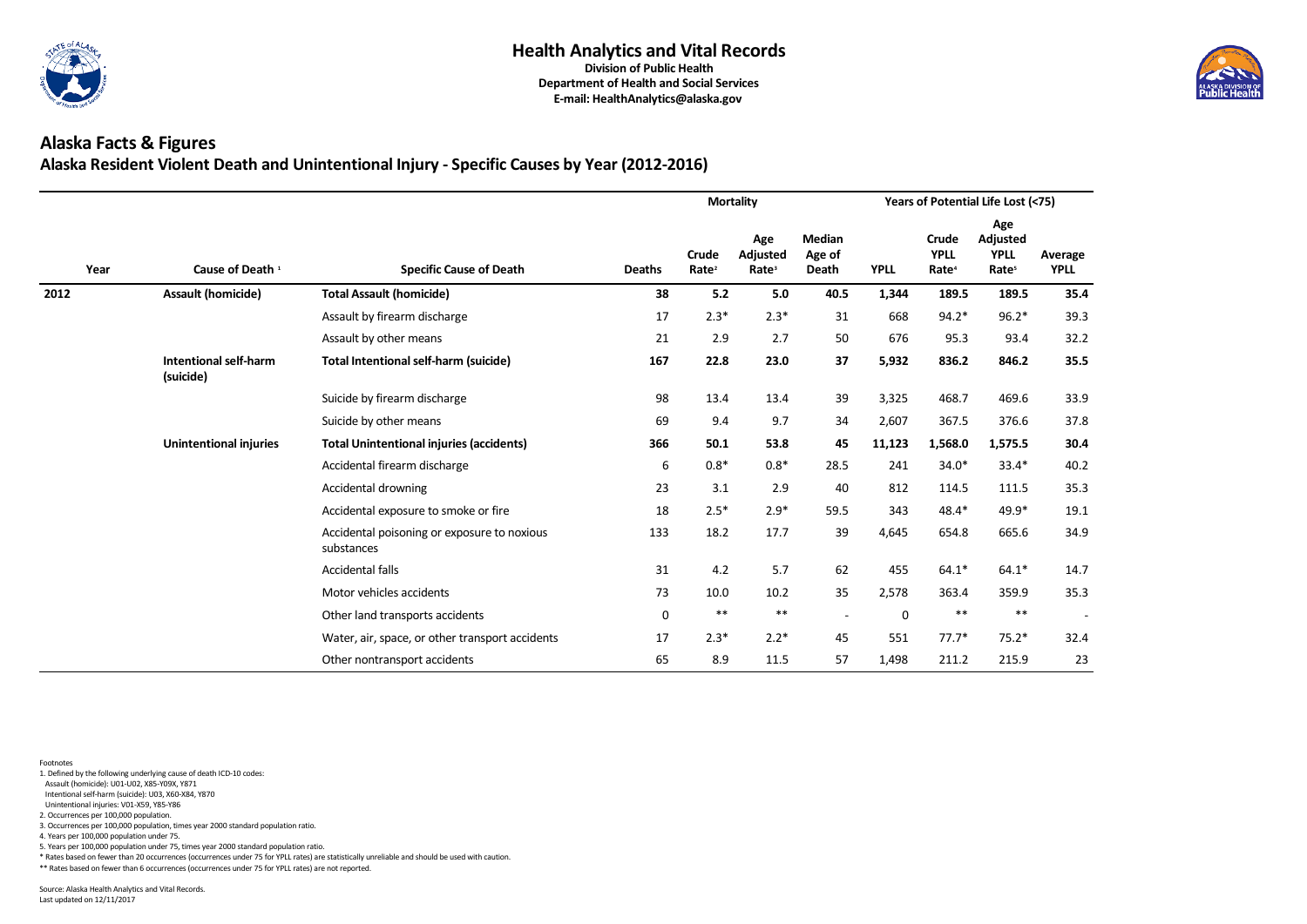

## **Alaska Facts & Figures Alaska Resident Violent Death and Unintentional Injury - Firearm-Related Specific Causes by 5 Year Rolling Average and Sex (2008-2016)**

|             |                                           |                                                 | 2008-2012     |                                      |                | 2009-2013                            |                | 2010-2014                            |                | 2011-2015                            |               | 2012-2016                            |
|-------------|-------------------------------------------|-------------------------------------------------|---------------|--------------------------------------|----------------|--------------------------------------|----------------|--------------------------------------|----------------|--------------------------------------|---------------|--------------------------------------|
| <b>Sex</b>  | Cause of Death <sup>1</sup>               | <b>Specific Cause of Death</b>                  | <b>Deaths</b> | Age<br>Adjusted<br>Rate <sup>3</sup> | <b>Deaths</b>  | Age<br>Adjusted<br>Rate <sup>3</sup> | <b>Deaths</b>  | Age<br>Adjusted<br>Rate <sup>3</sup> | <b>Deaths</b>  | Age<br>Adjusted<br>Rate <sup>3</sup> | <b>Deaths</b> | Age<br>Adjusted<br>Rate <sup>3</sup> |
| Female      | <b>Assault (homicide)</b>                 | <b>Total Assault (homicide)</b>                 | 41            | 2.4                                  | 43             | 2.5                                  | 52             | 2.9                                  | 62             | 3.4                                  | 75            | 4.2                                  |
|             |                                           | Assault by firearm discharge                    | 20            | 1.2                                  | 22             | 1.3                                  | 26             | 1.4                                  | 30             | 1.6                                  | 42            | 2.4                                  |
|             | <b>Intentional self-harm</b><br>(suicide) | <b>Total Intentional self-harm (suicide)</b>    | 157           | 8.9                                  | 158            | 8.9                                  | 155            | 8.6                                  | 168            | 9.4                                  | 183           | 10.2                                 |
|             |                                           | Suicide by firearm discharge                    | 73            | 4.1                                  | 77             | 4.3                                  | 78             | 4.3                                  | 81             | 4.6                                  | 80            | 4.5                                  |
|             | <b>Unintentional injuries</b>             | <b>Total Unintentional injuries (accidents)</b> | 575           | 37.9                                 | 604            | 38.9                                 | 609            | 38.3                                 | 610            | 37.8                                 | 597           | 36.8                                 |
|             |                                           | Accidental firearm discharge                    | 3             | $***$                                | $\overline{3}$ | $***$                                | $\overline{3}$ | $***$                                | $\overline{3}$ | $***$                                | 3             | $***$                                |
| <b>Male</b> | <b>Assault (homicide)</b>                 | <b>Total Assault (homicide)</b>                 | 132           | 7.1                                  | 145            | 7.6                                  | 146            | 7.5                                  | 154            | 7.8                                  | 158           | 8.0                                  |
|             |                                           | Assault by firearm discharge                    | 79            | 4.3                                  | 81             | 4.3                                  | 80             | 4.0                                  | 88             | 4.4                                  | 101           | 5.1                                  |
|             | <b>Intentional self-harm</b><br>(suicide) | <b>Total Intentional self-harm (suicide)</b>    | 622           | 34.2                                 | 626            | 34.0                                 | 656            | 35.2                                 | 680            | 36.1                                 | 709           | 37.4                                 |
|             |                                           | Suicide by firearm discharge                    | 423           | 23.7                                 | 425            | 23.5                                 | 460            | 25.1                                 | 473            | 25.3                                 | 485           | 25.5                                 |
|             | <b>Unintentional injuries</b>             | <b>Total Unintentional injuries (accidents)</b> | 1,210         | 71.4                                 | 1,202          | 69.4                                 | 1,237          | 70.9                                 | 1,254          | 71.3                                 | 1,313         | 74.8                                 |
|             |                                           | Accidental firearm discharge                    | 12            | $0.6*$                               | 8              | $0.4*$                               | 11             | $0.6*$                               | 14             | $0.7*$                               | 18            | $0.9*$                               |

- 1. Defined by the following underlying cause of death ICD-10 codes:
- Assault (homicide): U01-U02, X85-Y09X, Y871
- Intentional self-harm (suicide): U03, X60-X84, Y870
- Unintentional injuries: V01-X59, Y85-Y86
- 2. Occurrences per 100,000 population.
- 3. Occurrences per 100,000 population, times year 2000 standard population ratio.
- 4. Years per 100,000 population under 75.
- 5. Years per 100,000 population under 75, times year 2000 standard population ratio.
- \* Rates based on fewer than 20 occurrences (occurrences under 75 for YPLL rates) are statistically unreliable and should be used with caution.
- \*\* Rates based on fewer than 6 occurrences (occurrences under 75 for YPLL rates) are not reported.

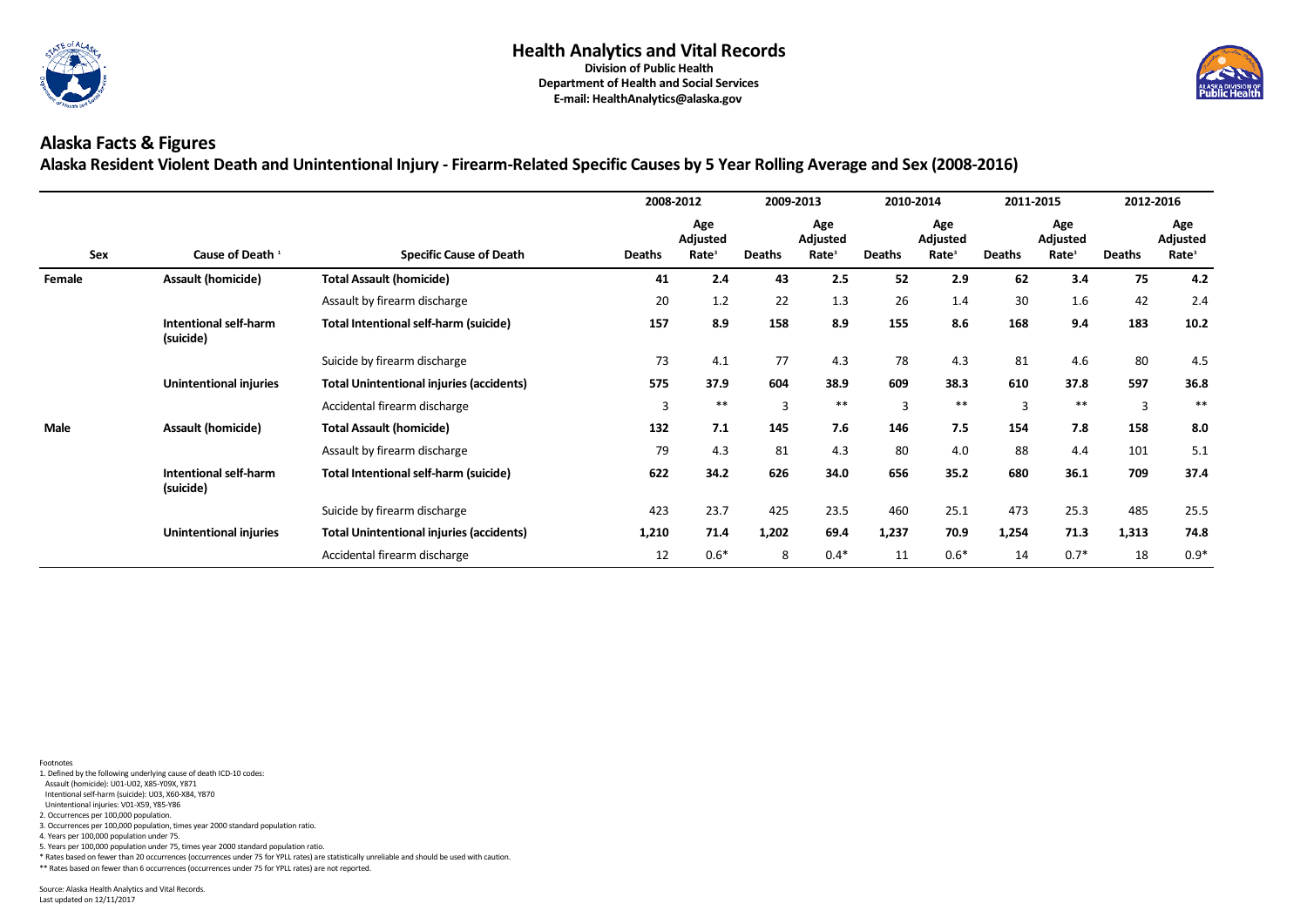

## **Alaska Facts & Figures Alaska Resident Violent Death and Unintentional Injury - Firearm-Related Specific Causes by 5 Year Rolling Average and Race (2008-2016)**

|                |                                           |                                                 |               | 2008-2012                            | 2009-2013      |                                      |               | 2010-2014                            |                | 2011-2015                                   |                | 2012-2016                                   |
|----------------|-------------------------------------------|-------------------------------------------------|---------------|--------------------------------------|----------------|--------------------------------------|---------------|--------------------------------------|----------------|---------------------------------------------|----------------|---------------------------------------------|
| Race           | Cause of Death <sup>1</sup>               | <b>Specific Cause of Death</b>                  | <b>Deaths</b> | Age<br>Adjusted<br>Rate <sup>3</sup> | <b>Deaths</b>  | Age<br>Adjusted<br>Rate <sup>3</sup> | <b>Deaths</b> | Age<br>Adjusted<br>Rate <sup>3</sup> | <b>Deaths</b>  | Age<br><b>Adjusted</b><br>Rate <sup>3</sup> | <b>Deaths</b>  | Age<br><b>Adjusted</b><br>Rate <sup>3</sup> |
| White          | <b>Assault (homicide)</b>                 | <b>Total Assault (homicide)</b>                 | 77            | 2.9                                  | 85             | 3.1                                  | 89            | 3.3                                  | 93             | 3.4                                         | 102            | 3.9                                         |
|                |                                           | Assault by firearm discharge                    | 49            | 1.9                                  | 53             | 2.0                                  | 57            | 2.1                                  | 60             | 2.2                                         | 73             | 2.8                                         |
|                | Intentional self-harm<br>(suicide)        | <b>Total Intentional self-harm (suicide)</b>    | 485           | 18.5                                 | 480            | 18.3                                 | 506           | 19.2                                 | 524            | 20.0                                        | 545            | 20.8                                        |
|                |                                           | Suicide by firearm discharge                    | 332           | 12.9                                 | 329            | 12.8                                 | 357           | 13.8                                 | 371            | 14.3                                        | 375            | 14.4                                        |
|                | <b>Unintentional injuries</b>             | <b>Total Unintentional injuries (accidents)</b> | 1,152         | 48.7                                 | 1,158          | 48.1                                 | 1,193         | 48.8                                 | 1,166          | 47.4                                        | 1,177          | 47.5                                        |
|                |                                           | Accidental firearm discharge                    | 8             | $0.3*$                               | 6              | $0.2*$                               | 8             | $0.3*$                               | 11             | $0.4*$                                      | 14             | $0.5*$                                      |
| AI/AN          | <b>Assault (homicide)</b>                 | <b>Total Assault (homicide)</b>                 | 63            | 11.1                                 | 68             | 11.5                                 | 73            | 12.2                                 | 82             | 14.0                                        | 86             | 14.4                                        |
|                |                                           | Assault by firearm discharge                    | 27            | 4.4                                  | 29             | 4.6                                  | 29            | 4.6                                  | 32             | 5.1                                         | 38             | 6.1                                         |
|                | <b>Intentional self-harm</b><br>(suicide) | <b>Total Intentional self-harm (suicide)</b>    | 246           | 39.8                                 | 251            | 40.5                                 | 245           | 39.4                                 | 259            | 41.0                                        | 271            | 42.4                                        |
|                |                                           | Suicide by firearm discharge                    | 137           | 22.5                                 | 144            | 23.4                                 | 144           | 23.5                                 | 145            | 23.2                                        | 144            | 22.5                                        |
|                | <b>Unintentional injuries</b>             | <b>Total Unintentional injuries (accidents)</b> | 557           | 111.2                                | 560            | 109.6                                | 548           | 105.4                                | 585            | 111.4                                       | 599            | 114.3                                       |
|                |                                           | Accidental firearm discharge                    | 6             | $0.8*$                               | $\overline{4}$ | $***$                                | 5             | $***$                                | $\overline{4}$ | **                                          | $\overline{4}$ | $***$                                       |
| Asian/PI/Black | <b>Assault (homicide)</b>                 | <b>Total Assault (homicide)</b>                 | 31            | 7.5                                  | 33             | 8.0                                  | 34            | 7.4                                  | 40             | 8.1                                         | 43             | 8.6                                         |
|                |                                           | Assault by firearm discharge                    | 22            | 5.5                                  | 20             | 4.9                                  | 19            | $4.0*$                               | 25             | 4.8                                         | 30             | 5.8                                         |
|                | <b>Intentional self-harm</b><br>(suicide) | <b>Total Intentional self-harm (suicide)</b>    | 42            | 10.0                                 | 44             | 10.0                                 | 48            | 10.2                                 | 49             | 9.9                                         | 58             | 11.4                                        |
|                |                                           | Suicide by firearm discharge                    | 24            | 5.6                                  | 25             | 5.6                                  | 30            | 6.3                                  | 30             | 5.9                                         | 37             | 7.1                                         |
|                | <b>Unintentional injuries</b>             | <b>Total Unintentional injuries (accidents)</b> | 62            | 18.8                                 | 75             | 21.5                                 | 90            | 24.2                                 | 93             | 24.1                                        | 103            | 25.9                                        |
|                |                                           | Accidental firearm discharge                    | $\mathbf{1}$  | $***$                                | $\mathbf{1}$   | $***$                                | $\mathbf{1}$  | $***$                                | $\mathbf{1}$   | $***$                                       | $\overline{2}$ | $\ast\ast$                                  |

Footnotes

1. Defined by the following underlying cause of death ICD-10 codes:

Assault (homicide): U01-U02, X85-Y09X, Y871

Intentional self-harm (suicide): U03, X60-X84, Y870

Unintentional injuries: V01-X59, Y85-Y86

2. Occurrences per 100,000 population.

3. Occurrences per 100,000 population, times year 2000 standard population ratio.

4. Years per 100,000 population under 75.

5. Years per 100,000 population under 75, times year 2000 standard population ratio.

\* Rates based on fewer than 20 occurrences (occurrences under 75 for YPLL rates) are statistically unreliable and should be used with caution.

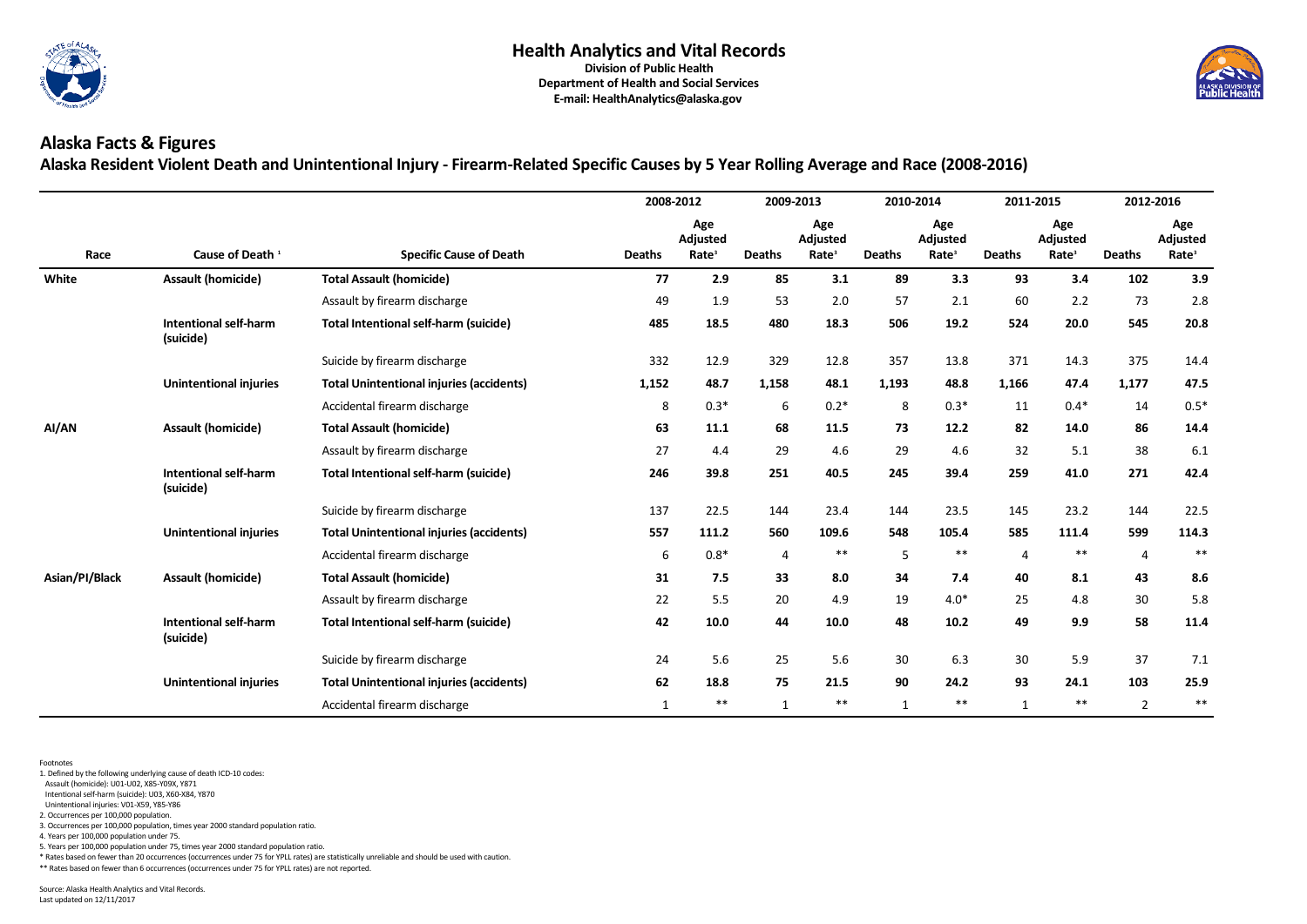

# **Alaska Facts & Figures Alaska Resident Violent Death and Unintentional Injury - Firearm-Related Specific Causes by 5 Year Rolling Average and Age Group (2008-2016)**

|                  |                                           |                                                 | 2008-2012      |                                             | 2009-2013      |                                             | 2010-2014      |                                             | 2011-2015      |                                             |                | 2012-2016                                   |
|------------------|-------------------------------------------|-------------------------------------------------|----------------|---------------------------------------------|----------------|---------------------------------------------|----------------|---------------------------------------------|----------------|---------------------------------------------|----------------|---------------------------------------------|
| <b>Age Group</b> | Cause of Death <sup>1</sup>               | <b>Specific Cause of Death</b>                  | <b>Deaths</b>  | Age<br><b>Specific</b><br>Rate <sup>2</sup> | <b>Deaths</b>  | Age<br><b>Specific</b><br>Rate <sup>2</sup> | <b>Deaths</b>  | Age<br><b>Specific</b><br>Rate <sup>2</sup> | <b>Deaths</b>  | Age<br><b>Specific</b><br>Rate <sup>2</sup> | <b>Deaths</b>  | Age<br><b>Specific</b><br>Rate <sup>2</sup> |
| $00 - 14$        | <b>Assault (homicide)</b>                 | <b>Total Assault (homicide)</b>                 | 15             | $1.9*$                                      | 19             | $2.4*$                                      | 21             | 2.7                                         | 22             | 2.8                                         | 22             | 2.8                                         |
|                  |                                           | Assault by firearm discharge                    |                | $***$                                       | 6              | $0.8*$                                      | 6              | $0.8*$                                      | 8              | $1.0*$                                      | 10             | $1.3*$                                      |
|                  | <b>Intentional self-harm</b><br>(suicide) | <b>Total Intentional self-harm (suicide)</b>    | $\overline{7}$ | $0.9*$                                      | 5              | $***$                                       | 5 <sup>1</sup> | $***$                                       | 6              | $0.8*$                                      | 11             | $1.4*$                                      |
|                  |                                           | Suicide by firearm discharge                    | 4              | $***$                                       | $\overline{3}$ | $***$                                       | 3              | $***$                                       | 5              | $***$                                       | $\overline{7}$ | $0.9*$                                      |
|                  | <b>Unintentional injuries</b>             | <b>Total Unintentional injuries (accidents)</b> | 100            | 12.9                                        | 97             | 12.3                                        | 91             | 11.5                                        | 93             | 11.7                                        | 81             | 10.2                                        |
|                  |                                           | Accidental firearm discharge                    | $\overline{7}$ | $0.9*$                                      | 5              | $***$                                       | 6              | $0.8*$                                      | 6              | $0.8*$                                      | $6\,$          | $0.8*$                                      |
| 15-24            | <b>Assault (homicide)</b>                 | <b>Total Assault (homicide)</b>                 | 37             | 6.9                                         | 40             | 7.6                                         | 36             | 6.9                                         | 41             | 7.9                                         | 45             | 8.8                                         |
|                  |                                           | Assault by firearm discharge                    | 26             | 4.9                                         | 26             | 4.9                                         | 22             | 4.2                                         | 29             | 5.6                                         | 35             | 6.8                                         |
|                  | <b>Intentional self-harm</b><br>(suicide) | <b>Total Intentional self-harm (suicide)</b>    | 199            | 37.3                                        | 200            | 37.8                                        | 203            | 38.7                                        | 210            | 40.4                                        | 221            | 43.1                                        |
|                  |                                           | Suicide by firearm discharge                    | 123            | 23.1                                        | 128            | 24.2                                        | 133            | 25.3                                        | 134            | 25.8                                        | 138            | 26.9                                        |
|                  | <b>Unintentional injuries</b>             | <b>Total Unintentional injuries (accidents)</b> | 223            | 41.8                                        | 216            | 40.8                                        | 212            | 40.4                                        | 208            | 40.1                                        | 208            | 40.6                                        |
|                  |                                           | Accidental firearm discharge                    | $2^{\circ}$    | $***$                                       | $\mathbf{1}$   | $***$                                       | $\overline{2}$ | $***$                                       | $\overline{3}$ | **                                          | $\overline{4}$ | $***$                                       |
| 25-34            | <b>Assault (homicide)</b>                 | <b>Total Assault (homicide)</b>                 | 32             | 6.2                                         | 39             | 7.4                                         | 45             | 8.2                                         | 51             | 9.1                                         | 63             | 11.1                                        |
|                  |                                           | Assault by firearm discharge                    | 22             | 4.3                                         | 27             | 5.1                                         | 30             | 5.5                                         | 33             | 5.9                                         | 46             | 8.1                                         |
|                  | <b>Intentional self-harm</b><br>(suicide) | <b>Total Intentional self-harm (suicide)</b>    | 153            | 29.9                                        | 173            | 32.6                                        | 189            | 34.6                                        | 198            | 35.5                                        | 223            | 39.4                                        |
|                  |                                           | Suicide by firearm discharge                    | 96             | 18.7                                        | 110            | 20.7                                        | 118            | 21.6                                        | 124            | 22.2                                        | 136            | 24.0                                        |
|                  | <b>Unintentional injuries</b>             | <b>Total Unintentional injuries (accidents)</b> | 279            | 54.4                                        | 294            | 55.4                                        | 304            | 55.7                                        | 330            | 59.1                                        | 344            | 60.8                                        |
|                  |                                           | Accidental firearm discharge                    | $2^{\circ}$    | $***$                                       | 3              | $***$                                       | 3              | $***$                                       | $\overline{3}$ | $***$                                       | 6              | $1.1*$                                      |

Footnotes

1. Defined by the following underlying cause of death ICD-10 codes:

Assault (homicide): U01-U02, X85-Y09X, Y871

Intentional self-harm (suicide): U03, X60-X84, Y870

Unintentional injuries: V01-X59, Y85-Y86

2. Occurrences per 100,000 population.

3. Occurrences per 100,000 population, times year 2000 standard population ratio.

4. Years per 100,000 population under 75.

5. Years per 100,000 population under 75, times year 2000 standard population ratio.

\* Rates based on fewer than 20 occurrences (occurrences under 75 for YPLL rates) are statistically unreliable and should be used with caution.

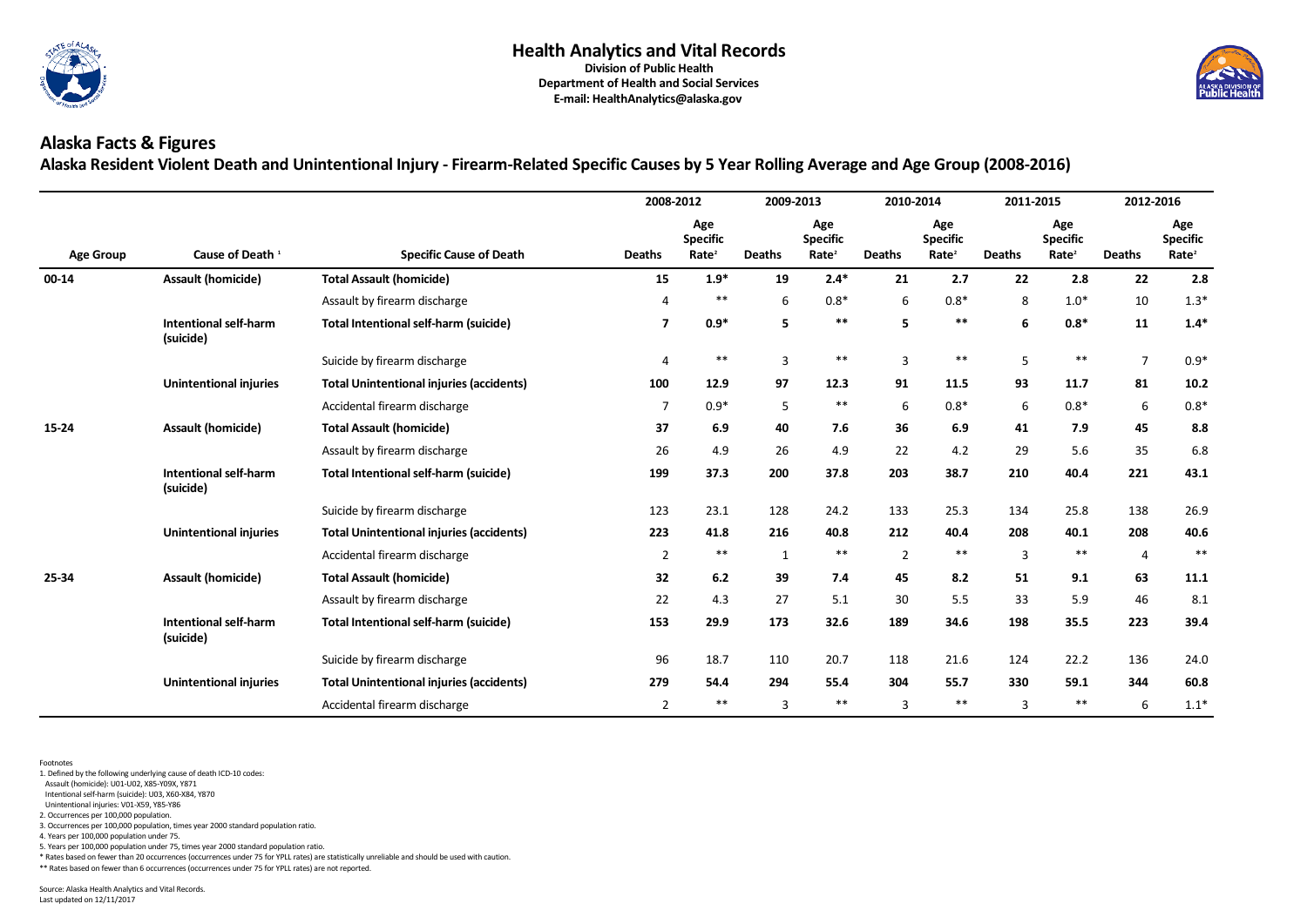

# **Alaska Facts & Figures Alaska Resident Violent Death and Unintentional Injury - Firearm-Related Specific Causes by 5 Year Rolling Average and Age Group (2008-2016)**

|                  |                                           |                                                 | 2008-2012      |                                             | 2009-2013     |                                             | 2010-2014     |                                             | 2011-2015      |                                             |                | 2012-2016                                   |
|------------------|-------------------------------------------|-------------------------------------------------|----------------|---------------------------------------------|---------------|---------------------------------------------|---------------|---------------------------------------------|----------------|---------------------------------------------|----------------|---------------------------------------------|
| <b>Age Group</b> | Cause of Death <sup>1</sup>               | <b>Specific Cause of Death</b>                  | <b>Deaths</b>  | Age<br><b>Specific</b><br>Rate <sup>2</sup> | <b>Deaths</b> | Age<br><b>Specific</b><br>Rate <sup>2</sup> | <b>Deaths</b> | Age<br><b>Specific</b><br>Rate <sup>2</sup> | <b>Deaths</b>  | Age<br><b>Specific</b><br>Rate <sup>2</sup> | <b>Deaths</b>  | Age<br><b>Specific</b><br>Rate <sup>2</sup> |
| 35-44            | <b>Assault (homicide)</b>                 | <b>Total Assault (homicide)</b>                 | 34             | 7.3                                         | 28            | 6.0                                         | 26            | 5.6                                         | 25             | 5.4                                         | 33             | 7.2                                         |
|                  |                                           | Assault by firearm discharge                    | 22             | 4.7                                         | 17            | $3.7*$                                      | 16            | $3.5*$                                      | 12             | $2.6*$                                      | 19             | $4.1*$                                      |
|                  | <b>Intentional self-harm</b><br>(suicide) | <b>Total Intentional self-harm (suicide)</b>    | 118            | 25.3                                        | 113           | 24.4                                        | 117           | 25.4                                        | 130            | 28.3                                        | 137            | 29.8                                        |
|                  |                                           | Suicide by firearm discharge                    | 73             | 15.6                                        | 67            | 14.5                                        | 74            | 16.0                                        | 78             | 17.0                                        | 82             | 17.8                                        |
|                  | <b>Unintentional injuries</b>             | <b>Total Unintentional injuries (accidents)</b> | 278            | 59.5                                        | 282           | 60.9                                        | 294           | 63.7                                        | 286            | 62.2                                        | 298            | 64.7                                        |
|                  |                                           | Accidental firearm discharge                    | $\mathbf 0$    | $***$                                       | $\mathbf 0$   | $***$                                       | $\mathbf 0$   | $***$                                       | $\mathbf{1}$   | $***$                                       | $\mathbf{1}$   | $***$                                       |
| 45-54            | <b>Assault (homicide)</b>                 | <b>Total Assault (homicide)</b>                 | 25             | 4.5                                         | 27            | 5.0                                         | 32            | 6.0                                         | 30             | 5.8                                         | 30             | 5.9                                         |
|                  |                                           | Assault by firearm discharge                    | 13             | $2.4*$                                      | 12            | $2.2*$                                      | 16            | $3.0*$                                      | 14             | $2.7*$                                      | 15             | $3.0*$                                      |
|                  | <b>Intentional self-harm</b><br>(suicide) | <b>Total Intentional self-harm (suicide)</b>    | 144            | 26.2                                        | 138           | 25.5                                        | 140           | 26.4                                        | 148            | 28.6                                        | 143            | 28.4                                        |
|                  |                                           | Suicide by firearm discharge                    | 86             | 15.6                                        | 80            | 14.8                                        | 84            | 15.8                                        | 87             | 16.8                                        | 83             | 16.5                                        |
|                  | <b>Unintentional injuries</b>             | <b>Total Unintentional injuries (accidents)</b> | 388            | 70.6                                        | 385           | 71.0                                        | 362           | 68.2                                        | 340            | 65.6                                        | 308            | 61.1                                        |
|                  |                                           | Accidental firearm discharge                    | $\overline{3}$ | $***$                                       | $\mathbf{1}$  | $***$                                       | $\mathbf{1}$  | $***$                                       | $\overline{2}$ | $***$                                       | $\overline{2}$ | $***$                                       |
| 55-64            | <b>Assault (homicide)</b>                 | <b>Total Assault (homicide)</b>                 | 19             | $4.4*$                                      | 21            | 4.7                                         | 25            | 5.4                                         | 32             | 6.7                                         | 26             | 5.3                                         |
|                  |                                           | Assault by firearm discharge                    | 8              | $1.9*$                                      | 10            | $2.2*$                                      | 13            | $2.8*$                                      | 18             | $3.8*$                                      | 14             | $2.9*$                                      |
|                  | <b>Intentional self-harm</b><br>(suicide) | <b>Total Intentional self-harm (suicide)</b>    | 98             | 22.8                                        | 89            | 19.8                                        | 94            | 20.1                                        | 96             | 20.0                                        | 98             | 20.1                                        |
|                  |                                           | Suicide by firearm discharge                    | 65             | 15.1                                        | 58            | 12.9                                        | 68            | 14.6                                        | 70             | 14.6                                        | 67             | 13.7                                        |
|                  | <b>Unintentional injuries</b>             | <b>Total Unintentional injuries (accidents)</b> | 210            | 48.9                                        | 227           | 50.5                                        | 266           | 57.0                                        | 274            | 57.2                                        | 303            | 62.1                                        |
|                  |                                           | Accidental firearm discharge                    | $\mathbf 0$    | $***$                                       | $\mathbf 0$   | $***$                                       | $\mathbf{1}$  | $***$                                       | $\mathbf{1}$   | $***$                                       | $\mathbf{1}$   | $***$                                       |

Footnotes

1. Defined by the following underlying cause of death ICD-10 codes:

Assault (homicide): U01-U02, X85-Y09X, Y871

Intentional self-harm (suicide): U03, X60-X84, Y870

Unintentional injuries: V01-X59, Y85-Y86

2. Occurrences per 100,000 population.

3. Occurrences per 100,000 population, times year 2000 standard population ratio.

4. Years per 100,000 population under 75.

5. Years per 100,000 population under 75, times year 2000 standard population ratio.

\* Rates based on fewer than 20 occurrences (occurrences under 75 for YPLL rates) are statistically unreliable and should be used with caution.

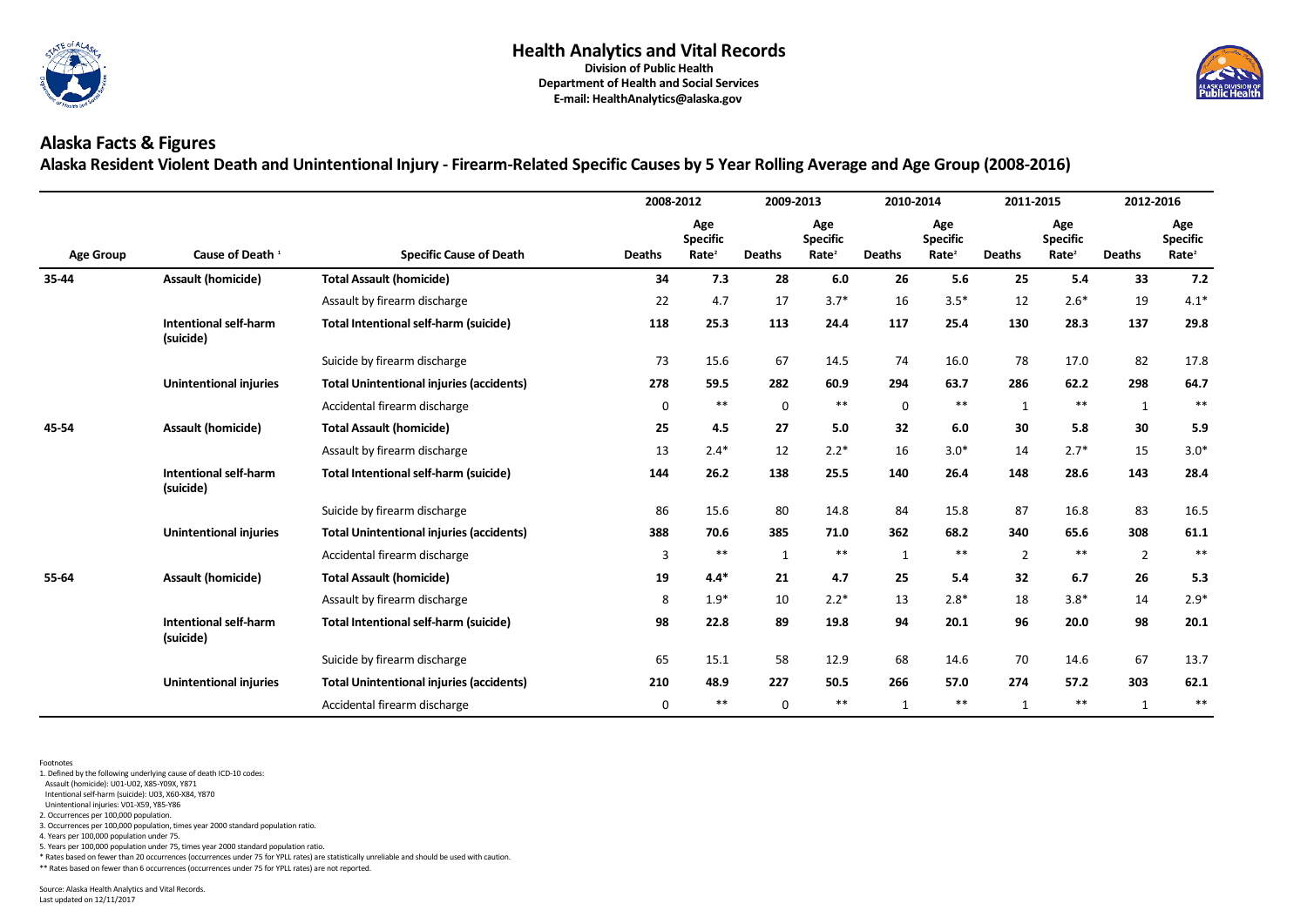

# **Alaska Facts & Figures**

**Alaska Resident Violent Death and Unintentional Injury - Firearm-Related Specific Causes by 5 Year Rolling Average and Age Group (2008-2016)** 

|                  |                                    |                                                 | 2008-2012     |                                             | 2009-2013     |                                             | 2010-2014     |                                             | 2011-2015      |                                             |               | 2012-2016                                   |
|------------------|------------------------------------|-------------------------------------------------|---------------|---------------------------------------------|---------------|---------------------------------------------|---------------|---------------------------------------------|----------------|---------------------------------------------|---------------|---------------------------------------------|
| <b>Age Group</b> | Cause of Death <sup>1</sup>        | <b>Specific Cause of Death</b>                  | <b>Deaths</b> | Age<br><b>Specific</b><br>Rate <sup>2</sup> | <b>Deaths</b> | Age<br><b>Specific</b><br>Rate <sup>2</sup> | <b>Deaths</b> | Age<br><b>Specific</b><br>Rate <sup>2</sup> | <b>Deaths</b>  | Age<br><b>Specific</b><br>Rate <sup>2</sup> | <b>Deaths</b> | Age<br><b>Specific</b><br>Rate <sup>2</sup> |
| $65+$            | <b>Assault (homicide)</b>          | <b>Total Assault (homicide)</b>                 | 11            | $3.9*$                                      | 14            | $4.7*$                                      | 13            | $4.1*$                                      | 15             | $4.5*$                                      | 14            | $3.9*$                                      |
|                  |                                    | Assault by firearm discharge                    |               | $***$                                       |               | **                                          |               | $***$                                       | $\overline{4}$ | $***$                                       |               | $***$                                       |
|                  | Intentional self-harm<br>(suicide) | <b>Total Intentional self-harm (suicide)</b>    | 59            | 21.2                                        | 65            | 21.9                                        | 62            | 19.6                                        | 59             | 17.6                                        | 58            | 16.3                                        |
|                  |                                    | Suicide by firearm discharge                    | 48            | 17.2                                        | 55            | 18.5                                        | 57            | 18.0                                        | 55             | 16.4                                        | 51            | 14.3                                        |
|                  | <b>Unintentional injuries</b>      | <b>Total Unintentional injuries (accidents)</b> | 307           | 110.1                                       | 307           | 103.3                                       | 318           | 100.5                                       | 335            | 99.7                                        | 369           | 103.6                                       |
|                  |                                    | Accidental firearm discharge                    |               | $***$                                       |               | $***$                                       |               | $***$                                       |                | $***$                                       |               | $***$                                       |

- 1. Defined by the following underlying cause of death ICD-10 codes:
- Assault (homicide): U01-U02, X85-Y09X, Y871
- Intentional self-harm (suicide): U03, X60-X84, Y870
- Unintentional injuries: V01-X59, Y85-Y86 2. Occurrences per 100,000 population.
- 3. Occurrences per 100,000 population, times year 2000 standard population ratio.
- 4. Years per 100,000 population under 75.
- 5. Years per 100,000 population under 75, times year 2000 standard population ratio.
- \* Rates based on fewer than 20 occurrences (occurrences under 75 for YPLL rates) are statistically unreliable and should be used with caution.
- \*\* Rates based on fewer than 6 occurrences (occurrences under 75 for YPLL rates) are not reported.

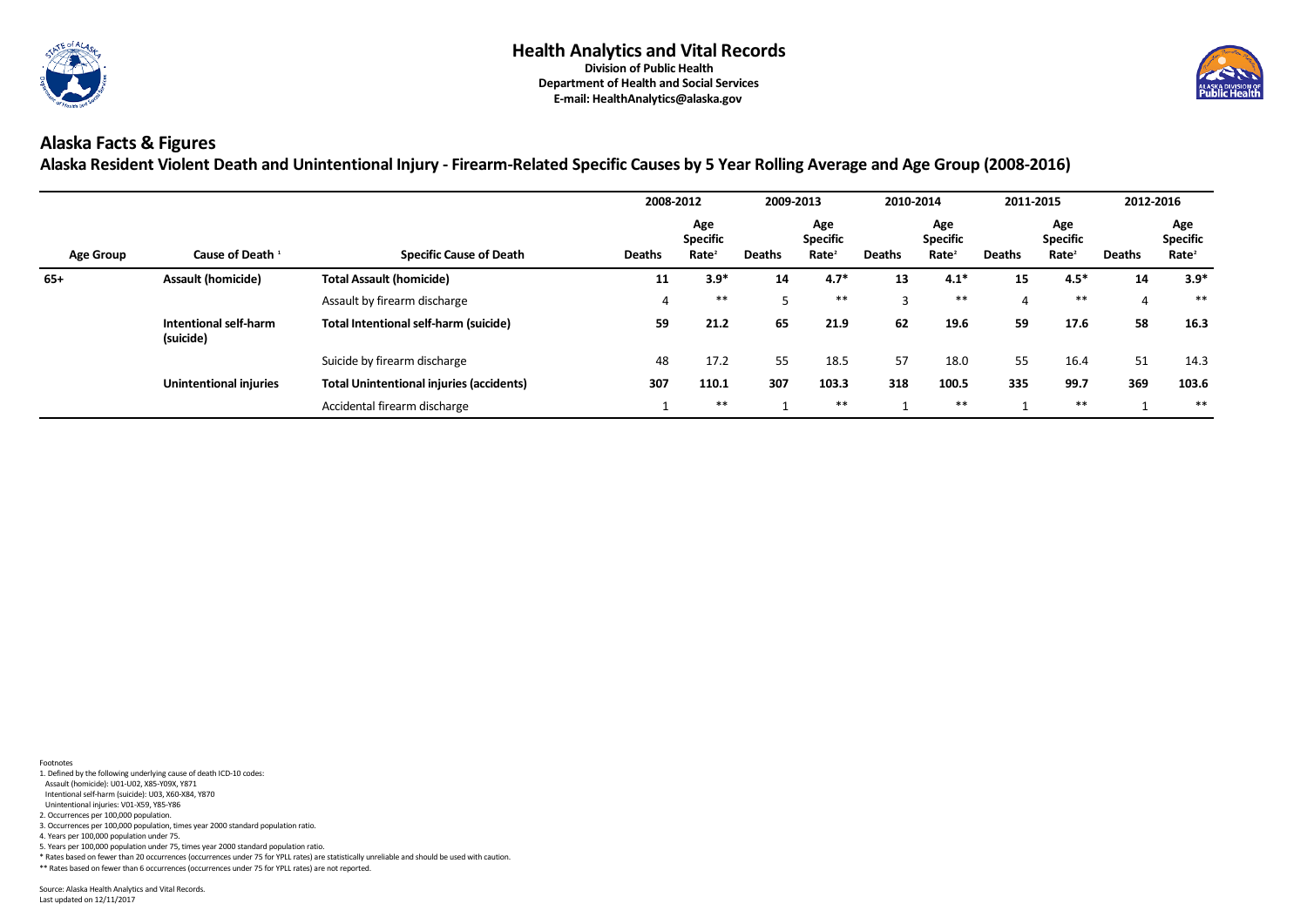

# **Alaska Facts & Figures Alaska Resident Violent Death and Unintentional Injury - Firearm-Related Specific Causes by 5 Year Rolling Average and Public Health Area (2008-2016)**

|                          |                                           |                                                 |                | 2008-2012                            | 2009-2013      |                                      |                | 2010-2014                            |                | 2011-2015                            |               | 2012-2016                                   |
|--------------------------|-------------------------------------------|-------------------------------------------------|----------------|--------------------------------------|----------------|--------------------------------------|----------------|--------------------------------------|----------------|--------------------------------------|---------------|---------------------------------------------|
| <b>Regional Area</b>     | Cause of Death <sup>1</sup>               | <b>Specific Cause of Death</b>                  | <b>Deaths</b>  | Age<br>Adjusted<br>Rate <sup>3</sup> | <b>Deaths</b>  | Age<br>Adjusted<br>Rate <sup>3</sup> | <b>Deaths</b>  | Age<br>Adjusted<br>Rate <sup>3</sup> | <b>Deaths</b>  | Age<br>Adjusted<br>Rate <sup>3</sup> | <b>Deaths</b> | Age<br><b>Adjusted</b><br>Rate <sup>3</sup> |
| Anchorage                | <b>Assault (homicide)</b>                 | <b>Total Assault (homicide)</b>                 | 75             | 5.0                                  | 86             | 5.8                                  | 85             | 5.4                                  | 92             | 5.8                                  | 107           | 6.7                                         |
|                          |                                           | Assault by firearm discharge                    | 49             | 3.3                                  | 48             | 3.2                                  | 45             | 2.8                                  | 51             | 3.1                                  | 69            | 4.3                                         |
|                          | <b>Intentional self-harm</b><br>(suicide) | <b>Total Intentional self-harm (suicide)</b>    | 244            | 16.4                                 | 262            | 17.3                                 | 280            | 18.4                                 | 302            | 19.8                                 | 327           | 21.3                                        |
|                          |                                           | Suicide by firearm discharge                    | 135            | 9.2                                  | 144            | 9.6                                  | 164            | 11.0                                 | 182            | 12.0                                 | 200           | 13.0                                        |
|                          | <b>Unintentional injuries</b>             | <b>Total Unintentional injuries (accidents)</b> | 623            | 47.7                                 | 620            | 46.2                                 | 642            | 47.0                                 | 651            | 47.0                                 | 651           | 47.2                                        |
|                          |                                           | Accidental firearm discharge                    | $\overline{4}$ | $***$                                | $\overline{3}$ | $***$                                | 5              | $***$                                | $\overline{4}$ | **                                   | 5             | $***$                                       |
| <b>Gulf Coast Region</b> | <b>Assault (homicide)</b>                 | <b>Total Assault (homicide)</b>                 | 12             | $3.2*$                               | 12             | $3.0*$                               | 11             | $2.8*$                               | 12             | $3.0*$                               | 12            | $3.0*$                                      |
|                          |                                           | Assault by firearm discharge                    | 8              | $2.2*$                               | 8              | $2.2*$                               | 8              | $2.2*$                               | 11             | $2.9*$                               | 11            | $2.9*$                                      |
|                          | <b>Intentional self-harm</b><br>(suicide) | <b>Total Intentional self-harm (suicide)</b>    | 91             | 22.5                                 | 95             | 23.4                                 | 102            | 25.0                                 | 107            | 26.8                                 | 108           | 27.1                                        |
|                          |                                           | Suicide by firearm discharge                    | 67             | 16.7                                 | 70             | 17.3                                 | 75             | 18.3                                 | 80             | 19.8                                 | 73            | 18.0                                        |
|                          | <b>Unintentional injuries</b>             | <b>Total Unintentional injuries (accidents)</b> | 228            | 61.6                                 | 221            | 59.7                                 | 211            | 55.6                                 | 224            | 57.3                                 | 245           | 62.6                                        |
|                          |                                           | Accidental firearm discharge                    | $\mathbf 0$    | $***$                                | $\mathbf 0$    | $***$                                | $\pmb{0}$      | $***$                                | $\mathbf{1}$   | **                                   | $\mathbf{1}$  | $***$                                       |
| <b>Interior Region</b>   | <b>Assault (homicide)</b>                 | <b>Total Assault (homicide)</b>                 | 20             | 3.4                                  | 22             | 3.7                                  | 29             | 4.5                                  | 37             | 5.9                                  | 40            | 6.6                                         |
|                          |                                           | Assault by firearm discharge                    | 9              | $1.6*$                               | 12             | $2.1*$                               | 16             | $2.5*$                               | 20             | 3.2                                  | 24            | 3.8                                         |
|                          | <b>Intentional self-harm</b><br>(suicide) | <b>Total Intentional self-harm (suicide)</b>    | 113            | 19.7                                 | 109            | 18.8                                 | 121            | 21.0                                 | 123            | 21.5                                 | 130           | 22.6                                        |
|                          |                                           | Suicide by firearm discharge                    | 76             | 13.2                                 | 75             | 13.1                                 | 87             | 15.2                                 | 90             | 16.0                                 | 94            | 16.3                                        |
|                          | <b>Unintentional injuries</b>             | <b>Total Unintentional injuries (accidents)</b> | 239            | 49.2                                 | 264            | 52.7                                 | 282            | 55.5                                 | 282            | 55.5                                 | 296           | 57.1                                        |
|                          |                                           | Accidental firearm discharge                    | $2^{\circ}$    | $***$                                | $\overline{2}$ | $***$                                | $\overline{2}$ | $***$                                | $\overline{3}$ | $***$                                | 5             | $***$                                       |

Footnotes

1. Defined by the following underlying cause of death ICD-10 codes:

Assault (homicide): U01-U02, X85-Y09X, Y871

Intentional self-harm (suicide): U03, X60-X84, Y870

Unintentional injuries: V01-X59, Y85-Y86

2. Occurrences per 100,000 population. 3. Occurrences per 100,000 population, times year 2000 standard population ratio.

4. Years per 100,000 population under 75.

5. Years per 100,000 population under 75, times year 2000 standard population ratio.

\* Rates based on fewer than 20 occurrences (occurrences under 75 for YPLL rates) are statistically unreliable and should be used with caution.

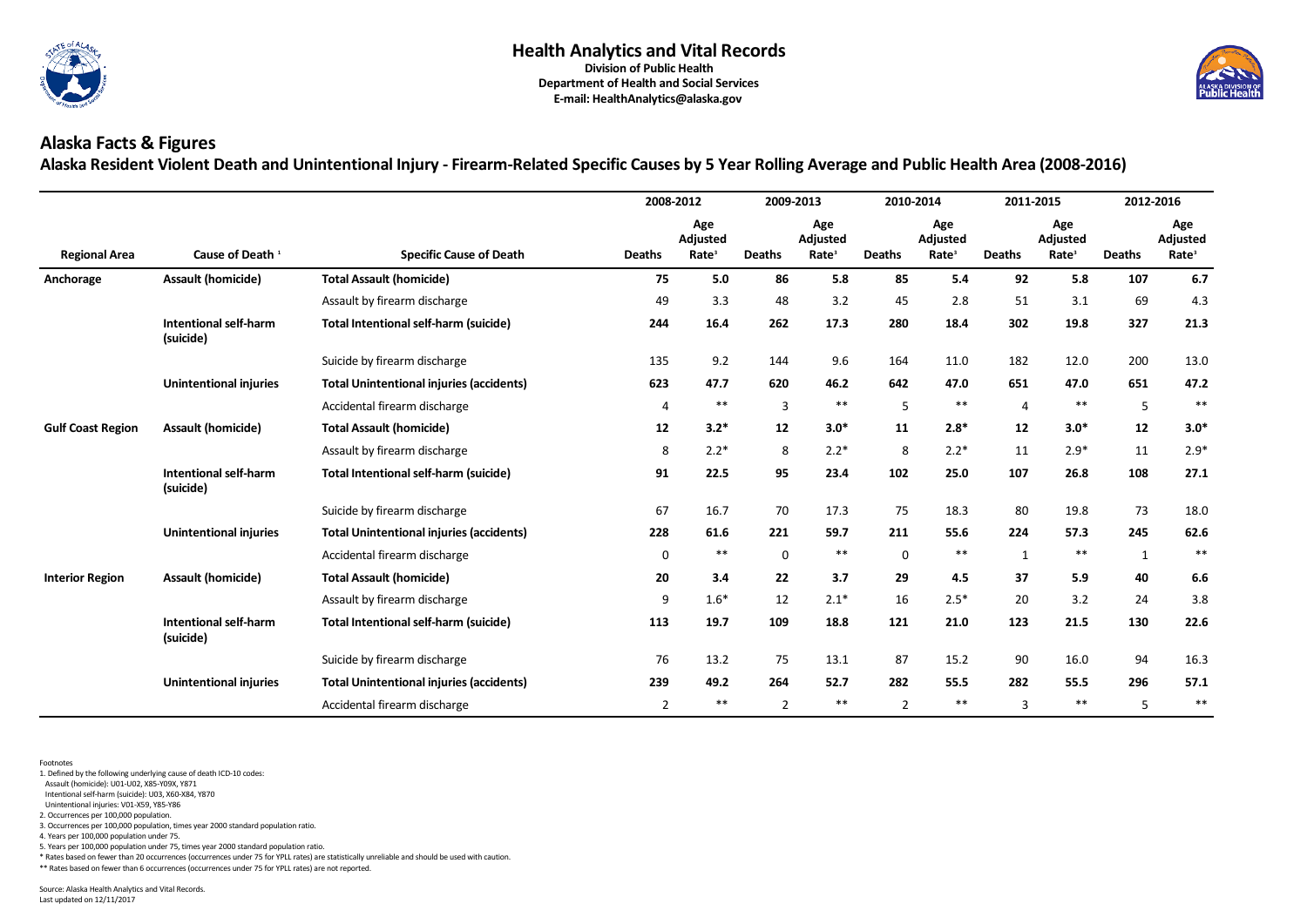

# **Alaska Facts & Figures Alaska Resident Violent Death and Unintentional Injury - Firearm-Related Specific Causes by 5 Year Rolling Average and Public Health Area (2008-2016)**

|                         |                                           |                                                 |                | 2008-2012                            | 2009-2013      |                                      |                         | 2010-2014                            |                | 2011-2015                            |                | 2012-2016                                   |
|-------------------------|-------------------------------------------|-------------------------------------------------|----------------|--------------------------------------|----------------|--------------------------------------|-------------------------|--------------------------------------|----------------|--------------------------------------|----------------|---------------------------------------------|
| <b>Regional Area</b>    | Cause of Death <sup>1</sup>               | <b>Specific Cause of Death</b>                  | <b>Deaths</b>  | Age<br>Adjusted<br>Rate <sup>3</sup> | <b>Deaths</b>  | Age<br>Adjusted<br>Rate <sup>3</sup> | <b>Deaths</b>           | Age<br>Adjusted<br>Rate <sup>3</sup> | <b>Deaths</b>  | Age<br>Adjusted<br>Rate <sup>3</sup> | <b>Deaths</b>  | Age<br><b>Adjusted</b><br>Rate <sup>3</sup> |
| Mat-Su                  | <b>Assault (homicide)</b>                 | <b>Total Assault (homicide)</b>                 | 25             | 5.4                                  | 28             | 5.8                                  | 29                      | 6.1                                  | 29             | 6.1                                  | 30             | 6.4                                         |
|                         |                                           | Assault by firearm discharge                    | 17             | $3.7*$                               | 19             | $4.0*$                               | 19                      | $3.9*$                               | 19             | $3.9*$                               | 21             | 4.4                                         |
|                         | <b>Intentional self-harm</b><br>(suicide) | <b>Total Intentional self-harm (suicide)</b>    | 81             | 18.4                                 | 82             | 18.6                                 | 87                      | 18.9                                 | 88             | 18.6                                 | 91             | 19.2                                        |
|                         |                                           | Suicide by firearm discharge                    | 60             | 14.1                                 | 60             | 14.1                                 | 65                      | 14.2                                 | 65             | 13.7                                 | 64             | 13.6                                        |
|                         | <b>Unintentional injuries</b>             | <b>Total Unintentional injuries (accidents)</b> | 231            | 57.4                                 | 245            | 59.9                                 | 262                     | 63.6                                 | 259            | 62.2                                 | 262            | 61.3                                        |
|                         |                                           | Accidental firearm discharge                    | $\mathbf{1}$   | $***$                                | $\mathbf{1}$   | $***$                                | $\mathbf{1}$            | $***$                                | $\mathbf{1}$   | $***$                                | $\mathbf{1}$   | $***$                                       |
| <b>Northern Region</b>  | <b>Assault (homicide)</b>                 | <b>Total Assault (homicide)</b>                 | $\overline{7}$ | $5.0*$                               | 6              | $4.5*$                               | $\overline{\mathbf{z}}$ | $5.2*$                               | 9              | $6.0*$                               | 11             | $8.2*$                                      |
|                         |                                           | Assault by firearm discharge                    | $\overline{2}$ | $***$                                | $\overline{2}$ | $***$                                | $\overline{2}$          | $***$                                | $\overline{4}$ | $***$                                | $\overline{7}$ | $5.0*$                                      |
|                         | <b>Intentional self-harm</b><br>(suicide) | <b>Total Intentional self-harm (suicide)</b>    | 71             | 54.1                                 | 64             | 47.6                                 | 64                      | 47.6                                 | 65             | 47.8                                 | 64             | 45.2                                        |
|                         |                                           | Suicide by firearm discharge                    | 35             | 28.4                                 | 32             | 25.0                                 | 37                      | 28.4                                 | 39             | 29.7                                 | 37             | 26.3                                        |
|                         | <b>Unintentional injuries</b>             | <b>Total Unintentional injuries (accidents)</b> | 113            | 112.0                                | 96             | 90.9                                 | 84                      | 76.0                                 | 85             | 74.6                                 | 83             | 70.2                                        |
|                         |                                           | Accidental firearm discharge                    | $\overline{2}$ | $***$                                | $\mathbf{1}$   | $***$                                | $\overline{2}$          | $***$                                | $\overline{2}$ | $***$                                | $2^{\circ}$    | $***$                                       |
| <b>Southeast Region</b> | <b>Assault (homicide)</b>                 | <b>Total Assault (homicide)</b>                 | 13             | $3.9*$                               | 9              | $2.6*$                               | 9                       | $2.6*$                               | 10             | $2.8*$                               | 9              | $2.5*$                                      |
|                         |                                           | Assault by firearm discharge                    | 5              | $***$                                | 4              | $***$                                | $\Delta$                | $***$                                | $\overline{4}$ | $***$                                | $\overline{4}$ | $***$                                       |
|                         | Intentional self-harm<br>(suicide)        | <b>Total Intentional self-harm (suicide)</b>    | 82             | 23.7                                 | 77             | 22.2                                 | 67                      | 19.1                                 | 63             | 17.2                                 | 61             | 16.6                                        |
|                         |                                           | Suicide by firearm discharge                    | 56             | 16.3                                 | 53             | 15.4                                 | 50                      | 14.5                                 | 40             | 11.1                                 | 37             | 10.1                                        |
|                         | <b>Unintentional injuries</b>             | <b>Total Unintentional injuries (accidents)</b> | 178            | 51.5                                 | 172            | 48.8                                 | 180                     | 49.9                                 | 174            | 47.5                                 | 179            | 48.8                                        |
|                         |                                           | Accidental firearm discharge                    | 4              | $***$                                | $\overline{2}$ | $***$                                | $\overline{2}$          | $***$                                | $\overline{3}$ | $***$                                | $\overline{4}$ | $***$                                       |

Footnotes

1. Defined by the following underlying cause of death ICD-10 codes:

Assault (homicide): U01-U02, X85-Y09X, Y871

Intentional self-harm (suicide): U03, X60-X84, Y870

Unintentional injuries: V01-X59, Y85-Y86

2. Occurrences per 100,000 population.

3. Occurrences per 100,000 population, times year 2000 standard population ratio.

4. Years per 100,000 population under 75.

5. Years per 100,000 population under 75, times year 2000 standard population ratio.

\* Rates based on fewer than 20 occurrences (occurrences under 75 for YPLL rates) are statistically unreliable and should be used with caution.